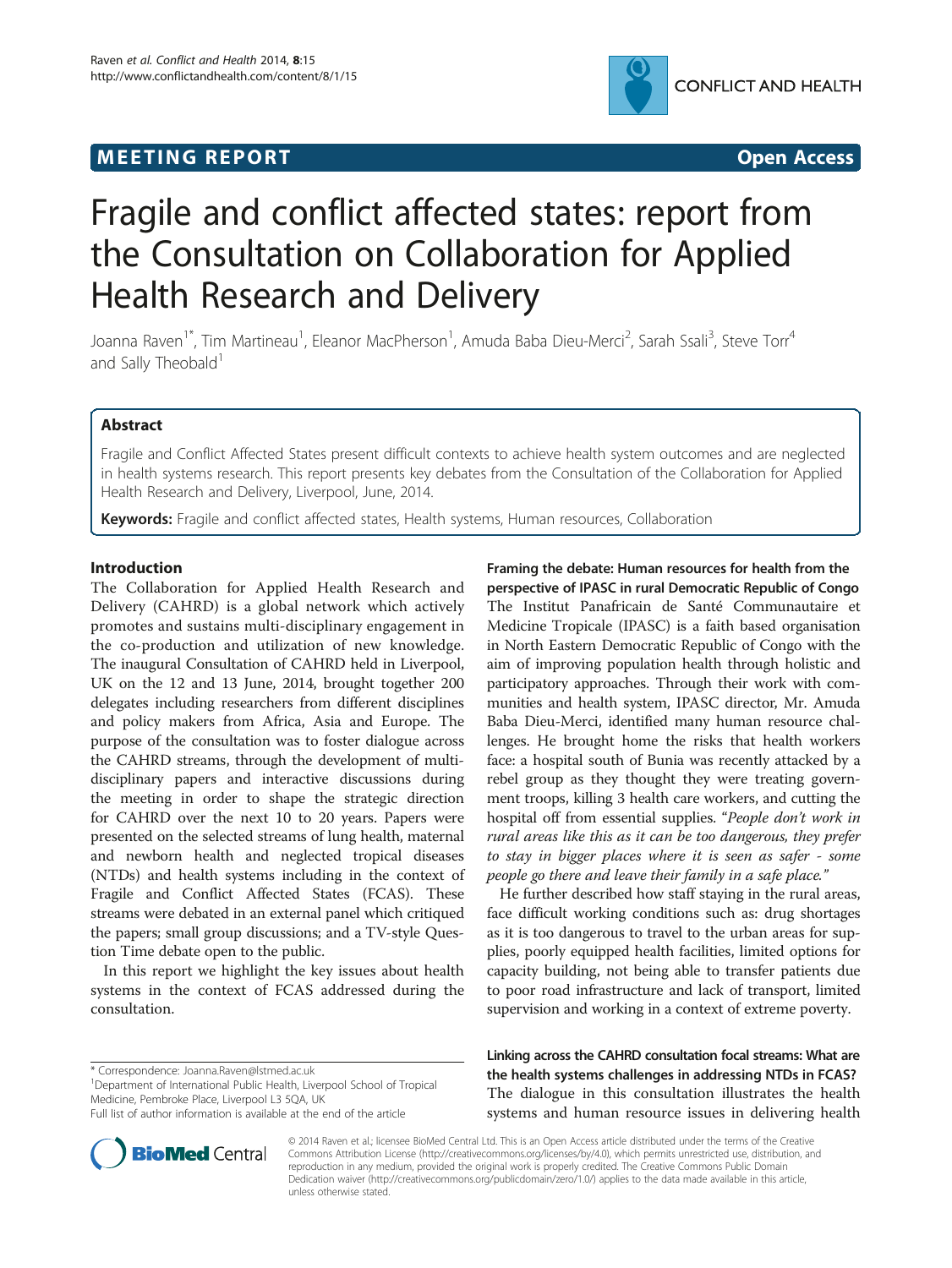care services for NTDs in FCAS, an area where there is little published literature.

Both Lymphatic Filiariasis (LF) and Human African Trypanosomiasis (HAT) are particularly prevalent in FCAS. Health systems challenges with NTDs in FCAS included:

- Building robust human resource systems requires good leadership and investment which can be challenging in FCAS contexts where there are multiple unfolding priorities. Conflict or fragility in one setting can affect NTD programming in neighbouring non-conflict regions or countries as seen in HAT transmission in South Sudan and Northern Uganda. NTD directors not only have to forge alliances and working relationships across the health sector and other related sectors e.g. Agriculture in their own countries but also with neighbouring countries. Little is known about what approaches for developing leadership work well in these situations.
- Screening, diagnosis and treatment services during conflicts have largely been provided by NGOs. Following the withdrawal of NGOs, health workers are often re-integrated into the health system and are required to provide other services. Expertise in NTD specific diagnosis and treatment may deteriorate, and is difficult to restore. There is a need to better understand how to support and build sustainable capacity to deliver quality services in the post-conflict period.
- Much of the care for morbidity management takes place at community level. Providing care to people with long term infections such as lymphedema following LF infection requires skilled support from carers and health workers. Within households this caring role is normally the responsibility of women and girls although little is known about the realities and impact of this within FCAS. But with conflict, extreme poverty and health care shortages this is likely to be particularly challenging. We need to further understand how to strengthen the responsiveness of health systems in FCAS to support men and women living with lifelong disability and their carers.

## Building strong and responsive health systems in FCAS requires inter-sectoral action

Emerging as a key area for future action at the CAHRD meeting was the importance of inter-sectoral action. Fostering such an approach requires time and resources, and new ways of working, which is all the more challenging in FCAS with health workforce constraints and fluidity. Nevertheless, they may also present strategic opportunities to forge

new partnerships and collaborations. One example highlighted in the debate was the issue of sexual and gender based violence (SGBV). In FCAS, responses to SGBV require both a strong health systems approach and appropriate linkages across other sectors e.g. education, gender and social welfare, in order to support survivors, build resilience and prevent future violence. In the Question Time debate, panellist Mr. Amuda Baba argued that inter-sectoral action is critical to taking forward health and addressing social determinants and that responses to SGBV require action across sectors. He gave an example from Bunia, DRC, where an interdisciplinary committee made up of representatives from local government, education, health, army, police and women's groups was set up after the 2003 conflict, to address the issues of SGBV and was instrumental in developing a national law against sexual violence. This argument was reinforced by Dr. Sarah Ssali, ReBUILD researcher from the School of Women and Gender Studies at Makerere University, who also highlighted the urgent need to build new partnerships to reduce stigmatisation of women, girls, men and boy survivors of SGBV and stop ongoing violence.

## Fragility and conflict: partnership and action for the way forward

FCAS present particularly difficult contexts to achieve health system outcomes, such as better health, equity, social inclusion and trust. Fragility is not a constant status: countries, or parts of countries, may move in and out of fragile situations. This concept of fluidity, developing context specific responses and learning across contexts resonated with many delegates. Chris Whitty, Chief Scientific Advisor, DFID, further argued that FCAS are not going away soon, they have been neglected to date in health systems strengthening and research and are important contexts in which to better understand and build strong and equitable health systems.

Emerging from both the consultation and the Question Time debate was a strong call for:

- Local solutions to local issues, including supporting and building networks;
- Strengthening networks to support exchange, including south to south dialogue and action;
- New platforms, collaborations and ways of doing things; and
- Developing viable processes and approaches for research capacity strengthening in FCAS.

We plan to continue this dialogue through the Health Systems Global Thematic Working Group on Health Systems in Fragile and Conflicted Affected States which brings together key actors with interests in research,